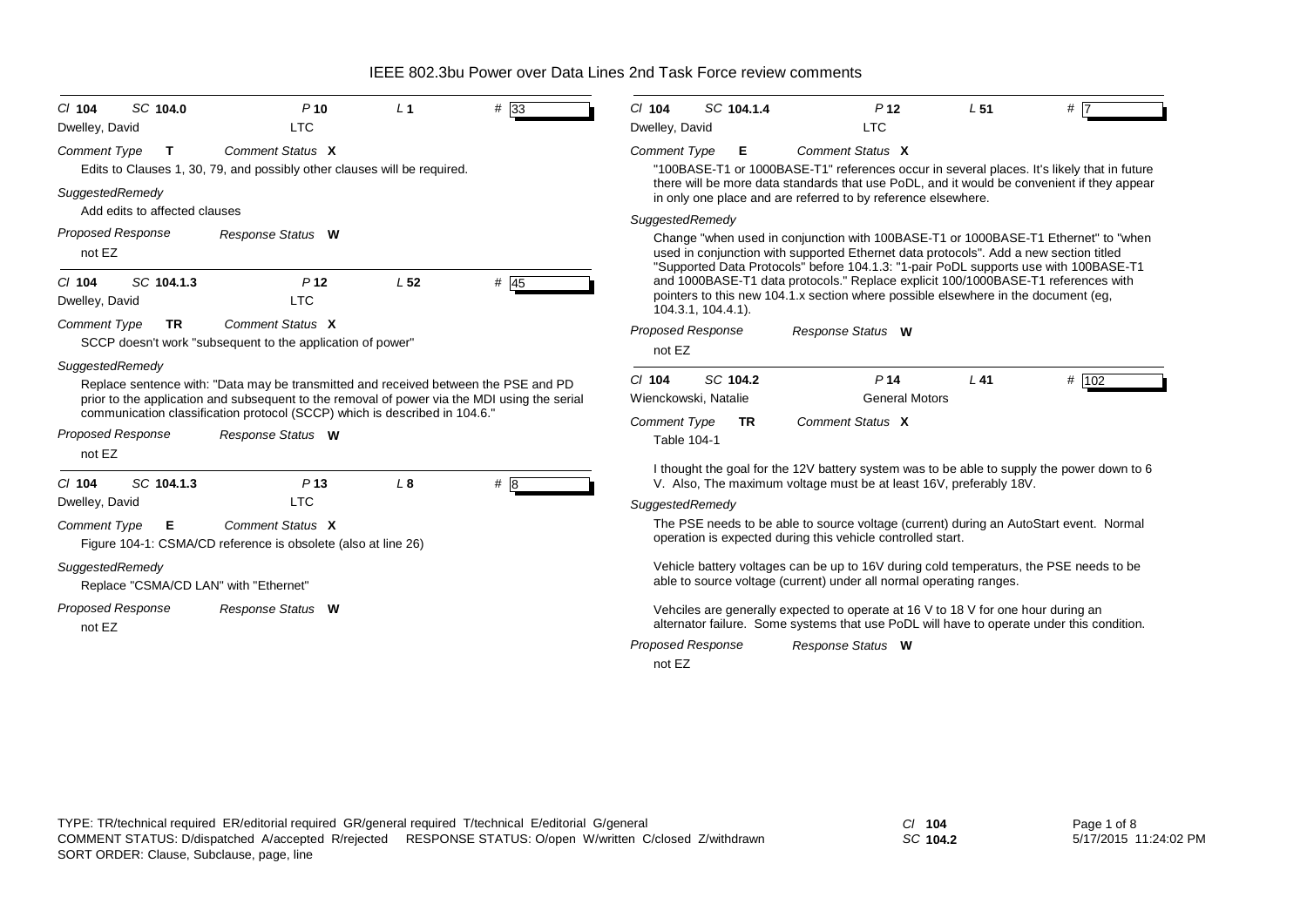| Dwelley, David<br><b>LTC</b><br>Abramson, David<br><b>Texas Instruments</b><br>Comment Status X<br>Comment Status X<br><b>Comment Type</b><br>Е<br><b>Comment Type</b><br><b>TR</b><br>Table 104-1, Note 2: equation belongs in an informative annex.<br>Paragraph is unclear as to behavior of a PSE with or without SCCP enabled.<br>SuggestedRemedy<br>I believe the intention is to only require detection and class when SCCP is enabled on a<br>Change note 2 to read: "RLoop is defined as the sum of the PSE source resistance,<br>PSE.<br>RPSE, and link segment round trip resistance with the maximum<br>resistance of the link segment wire pair. See Annex XX." Merge the equation and<br>The text says that a PSE with SCCP disabled "shall initiate and succesfully complete a<br>explanatory text from the rest of Note 2 with the text in annex 104A.1.<br>new detection cycle" if it cannot suplly power within Tinrush.<br><b>Proposed Response</b><br>Response Status W<br>These statements contradict each other in reqards to requiring detection/class.<br>not EZ<br>SuggestedRemedy<br>SC 104.2<br>L 5253<br># 85<br>$Cl$ 104<br>P <sub>14</sub><br>change text to:<br>Picard, Jean<br><b>Texas Instruments</b><br>"If a PSE with SCCP enabled cannot supply power within Tinrush, it shall initiate and<br>Comment Status X<br><b>Comment Type</b><br>T<br>succesfully complete" and move to below line 50/51 on pg 15.<br>VPSE is defined as open circuit voltage, while Rloop is defined as including Rpse.<br>Add text: "If a PSE with SCCP disabled cannot supply power within Tinrush, it shall wait<br>That cannot work, what is the requirement for PSE equipment then?<br>for Ted before attempting to apply power again." below line 46.<br>Rpse (including series inductors) is the responsibility of PSE equipment vendor and should<br>not be part of the channel resistance, and it should guarantee the voltage range at PI from<br><b>Proposed Response</b><br>Response Status W<br>no to full load.<br>not EZ<br>Rloop should exclude Rpse.<br>SuggestedRemedy<br>$Cl$ 104<br>P <sub>15</sub><br>L <sub>47</sub><br># 12<br>SC 104.3.3.1<br>RLoop should not include Rpse.<br><b>LTC</b><br>Dwelley, David<br>Vpse should be from no to full load.<br>Comment Status X<br><b>Comment Type</b><br>Е<br><b>Proposed Response</b><br>Response Status W<br>This text also appears (in a clearer form) in section 104.3.6.5: "If the PSE cannot supply<br>not EZ<br>power within Tinrush, it shall initiate and successfully complete a new detection cycle<br>before applying power to its PI."<br># 10<br>SC 104.3.1<br>P <sub>15</sub><br>L29<br>$CI$ 104<br>SuggestedRemedy<br><b>LTC</b><br>Dwelley, David<br>Delete entire sentence<br>Comment Status X<br><b>Comment Type</b><br>Е<br><b>Proposed Response</b><br>Response Status W<br>PSE (also PD) Types 1 and 2 are used in PoE - this has the potential to cause confusion<br>not EZ<br>SuggestedRemedy<br>Change Types 1 and 2 to Types A and B to be unambiguously different from PoE. This<br>change may end up in new section 104.1.x per my previous comment<br><b>Proposed Response</b><br>Response Status W | SC 104.2<br>$CI$ 104 | P <sub>14</sub> | L <sub>50</sub> | $# \overline{9}$ | C/ 104 | SC 104.3.3.1 | P <sub>15</sub> | $L$ 47 | #76 |
|-------------------------------------------------------------------------------------------------------------------------------------------------------------------------------------------------------------------------------------------------------------------------------------------------------------------------------------------------------------------------------------------------------------------------------------------------------------------------------------------------------------------------------------------------------------------------------------------------------------------------------------------------------------------------------------------------------------------------------------------------------------------------------------------------------------------------------------------------------------------------------------------------------------------------------------------------------------------------------------------------------------------------------------------------------------------------------------------------------------------------------------------------------------------------------------------------------------------------------------------------------------------------------------------------------------------------------------------------------------------------------------------------------------------------------------------------------------------------------------------------------------------------------------------------------------------------------------------------------------------------------------------------------------------------------------------------------------------------------------------------------------------------------------------------------------------------------------------------------------------------------------------------------------------------------------------------------------------------------------------------------------------------------------------------------------------------------------------------------------------------------------------------------------------------------------------------------------------------------------------------------------------------------------------------------------------------------------------------------------------------------------------------------------------------------------------------------------------------------------------------------------------------------------------------------------------------------------------------------------------------------------------------------------------------------------------------------------------------------------------------------------------------------------------------------------------------------------------------------------------------------------------------------------------------------------------------------------------------------------------------------------------------------------------------------------------------------------------------------------------------------------------------------------------------------------------------------------------|----------------------|-----------------|-----------------|------------------|--------|--------------|-----------------|--------|-----|
|                                                                                                                                                                                                                                                                                                                                                                                                                                                                                                                                                                                                                                                                                                                                                                                                                                                                                                                                                                                                                                                                                                                                                                                                                                                                                                                                                                                                                                                                                                                                                                                                                                                                                                                                                                                                                                                                                                                                                                                                                                                                                                                                                                                                                                                                                                                                                                                                                                                                                                                                                                                                                                                                                                                                                                                                                                                                                                                                                                                                                                                                                                                                                                                                                   |                      |                 |                 |                  |        |              |                 |        |     |
|                                                                                                                                                                                                                                                                                                                                                                                                                                                                                                                                                                                                                                                                                                                                                                                                                                                                                                                                                                                                                                                                                                                                                                                                                                                                                                                                                                                                                                                                                                                                                                                                                                                                                                                                                                                                                                                                                                                                                                                                                                                                                                                                                                                                                                                                                                                                                                                                                                                                                                                                                                                                                                                                                                                                                                                                                                                                                                                                                                                                                                                                                                                                                                                                                   |                      |                 |                 |                  |        |              |                 |        |     |
|                                                                                                                                                                                                                                                                                                                                                                                                                                                                                                                                                                                                                                                                                                                                                                                                                                                                                                                                                                                                                                                                                                                                                                                                                                                                                                                                                                                                                                                                                                                                                                                                                                                                                                                                                                                                                                                                                                                                                                                                                                                                                                                                                                                                                                                                                                                                                                                                                                                                                                                                                                                                                                                                                                                                                                                                                                                                                                                                                                                                                                                                                                                                                                                                                   |                      |                 |                 |                  |        |              |                 |        |     |
|                                                                                                                                                                                                                                                                                                                                                                                                                                                                                                                                                                                                                                                                                                                                                                                                                                                                                                                                                                                                                                                                                                                                                                                                                                                                                                                                                                                                                                                                                                                                                                                                                                                                                                                                                                                                                                                                                                                                                                                                                                                                                                                                                                                                                                                                                                                                                                                                                                                                                                                                                                                                                                                                                                                                                                                                                                                                                                                                                                                                                                                                                                                                                                                                                   |                      |                 |                 |                  |        |              |                 |        |     |
|                                                                                                                                                                                                                                                                                                                                                                                                                                                                                                                                                                                                                                                                                                                                                                                                                                                                                                                                                                                                                                                                                                                                                                                                                                                                                                                                                                                                                                                                                                                                                                                                                                                                                                                                                                                                                                                                                                                                                                                                                                                                                                                                                                                                                                                                                                                                                                                                                                                                                                                                                                                                                                                                                                                                                                                                                                                                                                                                                                                                                                                                                                                                                                                                                   |                      |                 |                 |                  |        |              |                 |        |     |
|                                                                                                                                                                                                                                                                                                                                                                                                                                                                                                                                                                                                                                                                                                                                                                                                                                                                                                                                                                                                                                                                                                                                                                                                                                                                                                                                                                                                                                                                                                                                                                                                                                                                                                                                                                                                                                                                                                                                                                                                                                                                                                                                                                                                                                                                                                                                                                                                                                                                                                                                                                                                                                                                                                                                                                                                                                                                                                                                                                                                                                                                                                                                                                                                                   |                      |                 |                 |                  |        |              |                 |        |     |
|                                                                                                                                                                                                                                                                                                                                                                                                                                                                                                                                                                                                                                                                                                                                                                                                                                                                                                                                                                                                                                                                                                                                                                                                                                                                                                                                                                                                                                                                                                                                                                                                                                                                                                                                                                                                                                                                                                                                                                                                                                                                                                                                                                                                                                                                                                                                                                                                                                                                                                                                                                                                                                                                                                                                                                                                                                                                                                                                                                                                                                                                                                                                                                                                                   |                      |                 |                 |                  |        |              |                 |        |     |
|                                                                                                                                                                                                                                                                                                                                                                                                                                                                                                                                                                                                                                                                                                                                                                                                                                                                                                                                                                                                                                                                                                                                                                                                                                                                                                                                                                                                                                                                                                                                                                                                                                                                                                                                                                                                                                                                                                                                                                                                                                                                                                                                                                                                                                                                                                                                                                                                                                                                                                                                                                                                                                                                                                                                                                                                                                                                                                                                                                                                                                                                                                                                                                                                                   |                      |                 |                 |                  |        |              |                 |        |     |
|                                                                                                                                                                                                                                                                                                                                                                                                                                                                                                                                                                                                                                                                                                                                                                                                                                                                                                                                                                                                                                                                                                                                                                                                                                                                                                                                                                                                                                                                                                                                                                                                                                                                                                                                                                                                                                                                                                                                                                                                                                                                                                                                                                                                                                                                                                                                                                                                                                                                                                                                                                                                                                                                                                                                                                                                                                                                                                                                                                                                                                                                                                                                                                                                                   |                      |                 |                 |                  |        |              |                 |        |     |
|                                                                                                                                                                                                                                                                                                                                                                                                                                                                                                                                                                                                                                                                                                                                                                                                                                                                                                                                                                                                                                                                                                                                                                                                                                                                                                                                                                                                                                                                                                                                                                                                                                                                                                                                                                                                                                                                                                                                                                                                                                                                                                                                                                                                                                                                                                                                                                                                                                                                                                                                                                                                                                                                                                                                                                                                                                                                                                                                                                                                                                                                                                                                                                                                                   |                      |                 |                 |                  |        |              |                 |        |     |
|                                                                                                                                                                                                                                                                                                                                                                                                                                                                                                                                                                                                                                                                                                                                                                                                                                                                                                                                                                                                                                                                                                                                                                                                                                                                                                                                                                                                                                                                                                                                                                                                                                                                                                                                                                                                                                                                                                                                                                                                                                                                                                                                                                                                                                                                                                                                                                                                                                                                                                                                                                                                                                                                                                                                                                                                                                                                                                                                                                                                                                                                                                                                                                                                                   |                      |                 |                 |                  |        |              |                 |        |     |
|                                                                                                                                                                                                                                                                                                                                                                                                                                                                                                                                                                                                                                                                                                                                                                                                                                                                                                                                                                                                                                                                                                                                                                                                                                                                                                                                                                                                                                                                                                                                                                                                                                                                                                                                                                                                                                                                                                                                                                                                                                                                                                                                                                                                                                                                                                                                                                                                                                                                                                                                                                                                                                                                                                                                                                                                                                                                                                                                                                                                                                                                                                                                                                                                                   |                      |                 |                 |                  |        |              |                 |        |     |
|                                                                                                                                                                                                                                                                                                                                                                                                                                                                                                                                                                                                                                                                                                                                                                                                                                                                                                                                                                                                                                                                                                                                                                                                                                                                                                                                                                                                                                                                                                                                                                                                                                                                                                                                                                                                                                                                                                                                                                                                                                                                                                                                                                                                                                                                                                                                                                                                                                                                                                                                                                                                                                                                                                                                                                                                                                                                                                                                                                                                                                                                                                                                                                                                                   |                      |                 |                 |                  |        |              |                 |        |     |
|                                                                                                                                                                                                                                                                                                                                                                                                                                                                                                                                                                                                                                                                                                                                                                                                                                                                                                                                                                                                                                                                                                                                                                                                                                                                                                                                                                                                                                                                                                                                                                                                                                                                                                                                                                                                                                                                                                                                                                                                                                                                                                                                                                                                                                                                                                                                                                                                                                                                                                                                                                                                                                                                                                                                                                                                                                                                                                                                                                                                                                                                                                                                                                                                                   |                      |                 |                 |                  |        |              |                 |        |     |
|                                                                                                                                                                                                                                                                                                                                                                                                                                                                                                                                                                                                                                                                                                                                                                                                                                                                                                                                                                                                                                                                                                                                                                                                                                                                                                                                                                                                                                                                                                                                                                                                                                                                                                                                                                                                                                                                                                                                                                                                                                                                                                                                                                                                                                                                                                                                                                                                                                                                                                                                                                                                                                                                                                                                                                                                                                                                                                                                                                                                                                                                                                                                                                                                                   |                      |                 |                 |                  |        |              |                 |        |     |
|                                                                                                                                                                                                                                                                                                                                                                                                                                                                                                                                                                                                                                                                                                                                                                                                                                                                                                                                                                                                                                                                                                                                                                                                                                                                                                                                                                                                                                                                                                                                                                                                                                                                                                                                                                                                                                                                                                                                                                                                                                                                                                                                                                                                                                                                                                                                                                                                                                                                                                                                                                                                                                                                                                                                                                                                                                                                                                                                                                                                                                                                                                                                                                                                                   |                      |                 |                 |                  |        |              |                 |        |     |
|                                                                                                                                                                                                                                                                                                                                                                                                                                                                                                                                                                                                                                                                                                                                                                                                                                                                                                                                                                                                                                                                                                                                                                                                                                                                                                                                                                                                                                                                                                                                                                                                                                                                                                                                                                                                                                                                                                                                                                                                                                                                                                                                                                                                                                                                                                                                                                                                                                                                                                                                                                                                                                                                                                                                                                                                                                                                                                                                                                                                                                                                                                                                                                                                                   |                      |                 |                 |                  |        |              |                 |        |     |
|                                                                                                                                                                                                                                                                                                                                                                                                                                                                                                                                                                                                                                                                                                                                                                                                                                                                                                                                                                                                                                                                                                                                                                                                                                                                                                                                                                                                                                                                                                                                                                                                                                                                                                                                                                                                                                                                                                                                                                                                                                                                                                                                                                                                                                                                                                                                                                                                                                                                                                                                                                                                                                                                                                                                                                                                                                                                                                                                                                                                                                                                                                                                                                                                                   |                      |                 |                 |                  |        |              |                 |        |     |
|                                                                                                                                                                                                                                                                                                                                                                                                                                                                                                                                                                                                                                                                                                                                                                                                                                                                                                                                                                                                                                                                                                                                                                                                                                                                                                                                                                                                                                                                                                                                                                                                                                                                                                                                                                                                                                                                                                                                                                                                                                                                                                                                                                                                                                                                                                                                                                                                                                                                                                                                                                                                                                                                                                                                                                                                                                                                                                                                                                                                                                                                                                                                                                                                                   | not EZ               |                 |                 |                  |        |              |                 |        |     |

*SC* **104.3.3.1**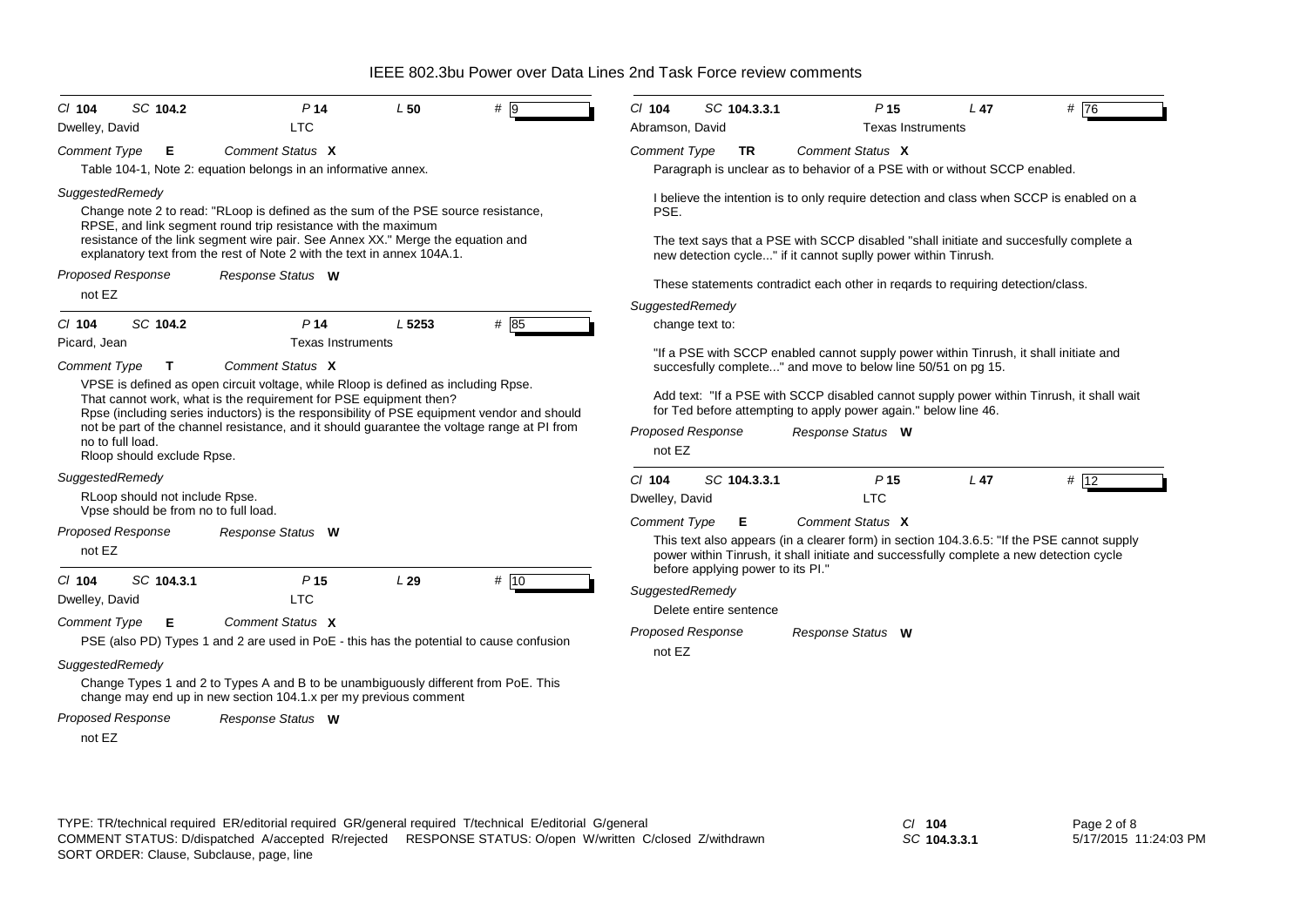| CI 104<br>Abramson, David | SC 104.3.3.1                    | P <sub>17</sub><br><b>Texas Instruments</b>                                                                                                                                                                                                       | L51 | # 83 | C/ 104<br>Dwelley, David | SC 104.3.4.3             | P <sub>19</sub><br><b>LTC</b>                                                                                                                                                                                                                           | L <sub>11</sub> | # 14              |
|---------------------------|---------------------------------|---------------------------------------------------------------------------------------------------------------------------------------------------------------------------------------------------------------------------------------------------|-----|------|--------------------------|--------------------------|---------------------------------------------------------------------------------------------------------------------------------------------------------------------------------------------------------------------------------------------------------|-----------------|-------------------|
| <b>Comment Type</b>       | TR                              | Comment Status X                                                                                                                                                                                                                                  |     |      | <b>Comment Type</b>      | Е                        | Comment Status X                                                                                                                                                                                                                                        |                 |                   |
|                           |                                 | This comment applies to Figures 104-4 and 104-5. The MPS behavior in the state                                                                                                                                                                    |     |      |                          |                          | Overlapping Vgood and Vbad ranges make the spec hard to understand                                                                                                                                                                                      |                 |                   |
|                           |                                 | diagrams does not match what is in the text and even contradicts itself. The same variable<br>(!mr_mps_valid) is used to transition from POWER_ON to POWER_DENIED in Figure 104-<br>4 and to move from MONITOR_MPS to DETECT_MPS in Figure 104-5. |     |      | SuggestedRemedy          |                          | Change item a) to read "equal to Vbad_lo max, or"                                                                                                                                                                                                       |                 |                   |
| SuggestedRemedy           |                                 |                                                                                                                                                                                                                                                   |     |      |                          |                          | Change item b) to read "equal to Vbad_hi min, or"<br>Change Vbad to Vbad_lo in Table 104-5 on page 25, move 2.8 to max column                                                                                                                           |                 |                   |
|                           |                                 | The state diagram must be updated to match the text. My suggestion:                                                                                                                                                                               |     |      |                          | Fix line 17 accordingly  | Add a new row to Table 104-5 to define Vbad hi, move 3.2 to min column                                                                                                                                                                                  |                 |                   |
|                           | PoE spec uses tmpdo_timer_done. | Replace "!mr_mps_valid" in Figure 104-4 with "tmpdo_timer_done" in the same way the                                                                                                                                                               |     |      | <b>Proposed Response</b> |                          | Response Status W                                                                                                                                                                                                                                       |                 |                   |
| <b>Proposed Response</b>  |                                 | Response Status W                                                                                                                                                                                                                                 |     |      | not EZ                   |                          |                                                                                                                                                                                                                                                         |                 |                   |
| not EZ                    |                                 |                                                                                                                                                                                                                                                   |     |      | C/ 104                   | SC 104.3.5               | P <sub>19</sub>                                                                                                                                                                                                                                         | L32             | #35               |
| CI 104                    | SC 104.3.4                      | P <sub>18</sub>                                                                                                                                                                                                                                   | L24 | #34  | Dwelley, David           |                          | <b>LTC</b>                                                                                                                                                                                                                                              |                 |                   |
| Dwelley, David            |                                 | <b>LTC</b>                                                                                                                                                                                                                                        |     |      | Comment Type             | $\mathbf{T}$             | Comment Status X                                                                                                                                                                                                                                        |                 |                   |
| Comment Type              | T                               | Comment Status X                                                                                                                                                                                                                                  |     |      |                          |                          | A PSE with SCCP enabled must behave this way - a shall is appropriate. PSEs that don't<br>include SCCP functionality can never have SCCP "enabled" and thus are exempt from the                                                                         |                 |                   |
|                           | PSE may probe the PI in order"  | The "may" in the first sentence makes this entire detection section non-normative: "The                                                                                                                                                           |     |      | shall.                   |                          |                                                                                                                                                                                                                                                         |                 |                   |
| SuggestedRemedy           |                                 |                                                                                                                                                                                                                                                   |     |      | SuggestedRemedy          |                          |                                                                                                                                                                                                                                                         |                 |                   |
|                           |                                 | Add the concept of "enabling" detection, and if detection is enabled, make this section                                                                                                                                                           |     |      |                          | Change "may" to "shall"  |                                                                                                                                                                                                                                                         |                 |                   |
|                           |                                 | normative: "If detection is enabled, the PSE shall probe the PI in order"                                                                                                                                                                         |     |      | not EZ                   | <b>Proposed Response</b> | Response Status W                                                                                                                                                                                                                                       |                 |                   |
|                           |                                 | Add an appropriate arc to the state machine to make the optional nature of detection clear<br>for engineered systems (per the objectives).                                                                                                        |     |      | $Cl$ 104                 | SC 104.3.6               | P <sub>19</sub>                                                                                                                                                                                                                                         | L39             | # $\overline{17}$ |
| <b>Proposed Response</b>  |                                 | Response Status W                                                                                                                                                                                                                                 |     |      | Dwelley, David           |                          | <b>LTC</b>                                                                                                                                                                                                                                              |                 |                   |
| not EZ                    |                                 |                                                                                                                                                                                                                                                   |     |      | <b>Comment Type</b>      | Е                        | Comment Status X                                                                                                                                                                                                                                        |                 |                   |
|                           |                                 |                                                                                                                                                                                                                                                   |     |      |                          |                          | This concept has been confusing in PoE and has the potential to be that way in PoDL as<br>well: "The output of a PSE shall conform to the electrical requirements in Table 104-5 to<br>ensure that it does not present a valid PD detection signature." |                 |                   |
|                           |                                 |                                                                                                                                                                                                                                                   |     |      | SuggestedRemedy          |                          |                                                                                                                                                                                                                                                         |                 |                   |
|                           |                                 |                                                                                                                                                                                                                                                   |     |      |                          |                          | Clarify by changing the sentence: "The output of a PSE shall conform to the electrical<br>requirements in Table 104-5 in both powered and unpowered modes to ensure that it does<br>not present a valid PD detection signature ."                       |                 |                   |
|                           |                                 |                                                                                                                                                                                                                                                   |     |      |                          | <b>Proposed Response</b> | Response Status W                                                                                                                                                                                                                                       |                 |                   |
|                           |                                 |                                                                                                                                                                                                                                                   |     |      | not EZ                   |                          |                                                                                                                                                                                                                                                         |                 |                   |
|                           |                                 |                                                                                                                                                                                                                                                   |     |      |                          |                          |                                                                                                                                                                                                                                                         |                 |                   |
|                           |                                 |                                                                                                                                                                                                                                                   |     |      |                          |                          |                                                                                                                                                                                                                                                         |                 |                   |
|                           |                                 |                                                                                                                                                                                                                                                   |     |      |                          |                          |                                                                                                                                                                                                                                                         |                 |                   |

*SC* **104.3.6**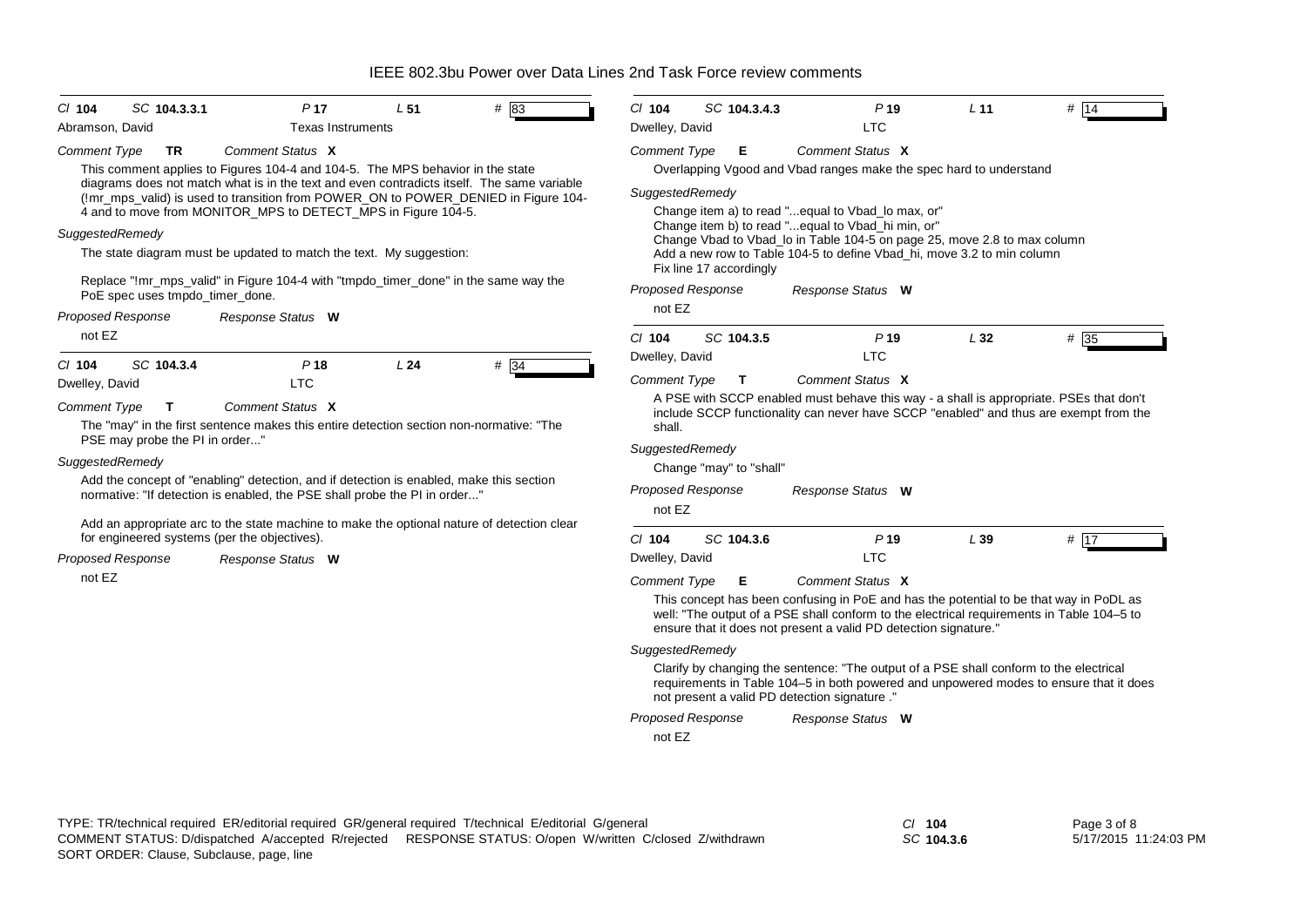| SC 104.3.6.2<br>$CI$ 104<br>Dwelley, David                  | P20<br><b>LTC</b>                                                                                                                                                                                                    | L26             | # 46 | C/ 104<br>Dwelley, David              | SC 104.3.6.6                        | P <sub>21</sub><br><b>LTC</b>                                                                                                                                            | L <sub>19</sub>      | # 36                                                                                      |
|-------------------------------------------------------------|----------------------------------------------------------------------------------------------------------------------------------------------------------------------------------------------------------------------|-----------------|------|---------------------------------------|-------------------------------------|--------------------------------------------------------------------------------------------------------------------------------------------------------------------------|----------------------|-------------------------------------------------------------------------------------------|
| Comment Type<br><b>TR</b>                                   | Comment Status X<br>Table 104-3: Vport_pse appears here and nowhere else - everywhere else it is Vpse                                                                                                                |                 |      | Comment Type                          | $\mathbf{T}$<br>lower Vpse voltages | Comment Status X<br>320kohm value is inherited from PoE and may not be appropriate here, especially with                                                                 |                      |                                                                                           |
| SuggestedRemedy<br>Change to Vpse                           |                                                                                                                                                                                                                      |                 |      | SuggestedRemedy                       |                                     | Recalculate appropriate resistance (maybe 100k?)                                                                                                                         |                      |                                                                                           |
| <b>Proposed Response</b><br>not EZ                          | Response Status W                                                                                                                                                                                                    |                 |      | <b>Proposed Response</b><br>not EZ    |                                     | Response Status W                                                                                                                                                        |                      |                                                                                           |
| SC 104.3.6.3<br>$Cl$ 104<br>Abramson, David                 | P <sub>21</sub><br><b>Texas Instruments</b>                                                                                                                                                                          | L <sub>14</sub> | # 68 | C/ 104<br>Dwelley, David              | SC 104.3.6.8                        | P <sub>21</sub><br><b>LTC</b>                                                                                                                                            | L35                  | #20                                                                                       |
| Comment Type<br><b>TR</b>                                   | Comment Status X<br>Text for turn on time consequences does not use standards language.                                                                                                                              |                 |      | Comment Type                          | Е<br>This section could be clearer  | Comment Status X                                                                                                                                                         |                      |                                                                                           |
| SuggestedRemedy<br>Change text from:<br>to:                 | "If power is not applied as specified, a new detection cycle is initiated."                                                                                                                                          |                 |      | SuggestedRemedy                       | regarding stable operation."        | Replace with: "The PSE and/or the PD may exhibit voltage instability due to negative<br>impedance typically seen at the PD input. See Annex 104A.1 for design guidelines |                      |                                                                                           |
| subsequent applicaiton of power."                           | "if power is not applied as specified, a new detection cycle shall be initiated before any                                                                                                                           |                 |      | <b>Proposed Response</b><br>not EZ    |                                     | Response Status W                                                                                                                                                        |                      |                                                                                           |
| <b>Proposed Response</b><br>not EZ                          | Response Status W                                                                                                                                                                                                    |                 |      | C/ 104                                | SC 104.4                            | P <sub>22</sub>                                                                                                                                                          | L <sub>11</sub>      | #21                                                                                       |
| SC 104.3.6.5<br>$CI$ 104<br>Abramson, David                 | P <sub>21</sub><br><b>Texas Instruments</b>                                                                                                                                                                          | L <sub>13</sub> | # 67 | Dwelley, David<br><b>Comment Type</b> | Е                                   | <b>LTC</b><br>Comment Status X                                                                                                                                           |                      |                                                                                           |
| <b>Comment Type</b><br><b>TR</b><br>not stated in the text. | Comment Status X<br>The text does not match the state diagram for Tinrush because the optional classification is                                                                                                     |                 |      | SuggestedRemedy                       | Remove sentence                     | nor requesting power are also covered in this sub-clause."                                                                                                               |                      | This text is unnecessary and arguably false: "PD capable devices that are neither drawing |
| SuggestedRemedy<br>Change text from:<br>detection.          | Tinrush in Table 104-3 applies to the PSE power up time for a PD after completion of                                                                                                                                 |                 |      | Proposed Response<br>not EZ           |                                     | Response Status W                                                                                                                                                        |                      |                                                                                           |
| to:<br>detection when SCCP is disabled.                     | Tinrush in Table 104-3 applies to the PSE power up time for a PD after completeion of                                                                                                                                |                 |      |                                       |                                     |                                                                                                                                                                          |                      |                                                                                           |
| <b>Proposed Response</b><br>not EZ                          | Response Status W                                                                                                                                                                                                    |                 |      |                                       |                                     |                                                                                                                                                                          |                      |                                                                                           |
|                                                             | TYPE: TR/technical required ER/editorial required GR/general required T/technical E/editorial G/general<br>COMMENT STATUS: D/dispatched A/accepted R/rejected RESPONSE STATUS: O/open W/written C/closed Z/withdrawn |                 |      |                                       |                                     |                                                                                                                                                                          | $CI$ 104<br>SC 104.4 | Page 4 of 8<br>5/17/2015 11:24:03 PM                                                      |

SORT ORDER: Clause, Subclause, page, line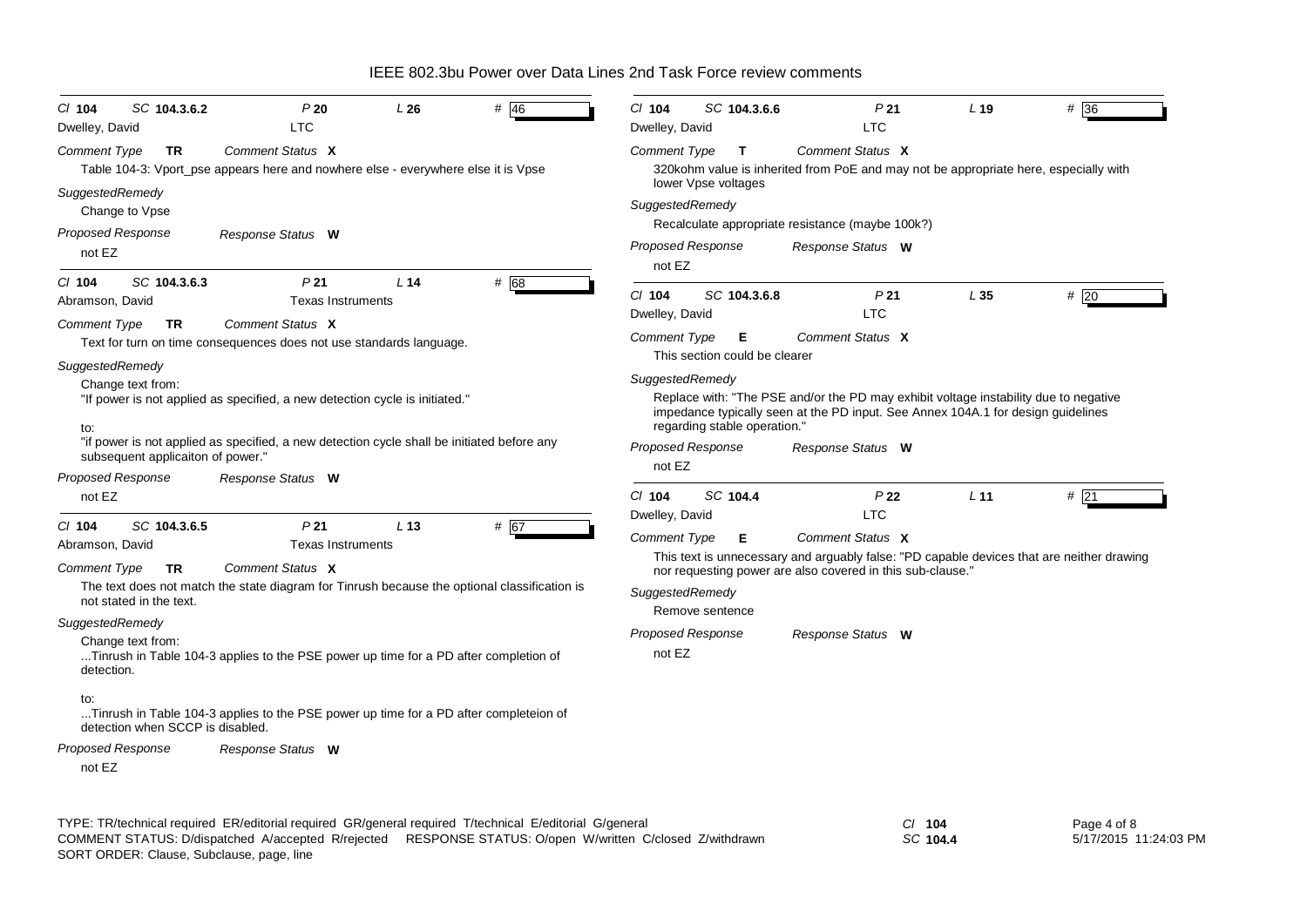| CI 104<br>Dwelley, David | SC 104.4                      | P 22<br><b>LTC</b>                                                                                                                                                                        | L <sub>14</sub> | $#$ 22 | C/ 104<br>Abramson, David | SC 104.4.3.6                    |                                                                                      | P24             | <b>Texas Instruments</b> | L 35 | # 70                                                                                  |
|--------------------------|-------------------------------|-------------------------------------------------------------------------------------------------------------------------------------------------------------------------------------------|-----------------|--------|---------------------------|---------------------------------|--------------------------------------------------------------------------------------|-----------------|--------------------------|------|---------------------------------------------------------------------------------------|
| <b>Comment Type</b>      | Е                             | Comment Status X                                                                                                                                                                          |                 |        | Comment Type              | TR                              | Comment Status X                                                                     |                 |                          |      |                                                                                       |
|                          |                               | This text was inherited from PoE but is not needed here: "Characteristics such as the                                                                                                     |                 |        |                           |                                 | There is a FAULT section of the PD state diagram, but no corresponding text.         |                 |                          |      |                                                                                       |
|                          |                               | losses due to voltage correction circuits, power supply inefficiencies, separation of internal<br>circuits from external ground or other characteristics induced by circuits after the PI |                 |        |                           |                                 | What is meant by the "fault_detected" transition?                                    |                 |                          |      |                                                                                       |
|                          | terminals are not specified." |                                                                                                                                                                                           |                 |        | SuggestedRemedy           |                                 |                                                                                      |                 |                          |      |                                                                                       |
| SuggestedRemedy          |                               |                                                                                                                                                                                           |                 |        |                           |                                 | Add text for fault_detected variable.                                                |                 |                          |      |                                                                                       |
|                          | Delete sentence               |                                                                                                                                                                                           |                 |        |                           |                                 |                                                                                      |                 |                          |      |                                                                                       |
| <b>Proposed Response</b> |                               | Response Status W                                                                                                                                                                         |                 |        | <b>Proposed Response</b>  |                                 | Response Status W                                                                    |                 |                          |      |                                                                                       |
| not EZ                   |                               |                                                                                                                                                                                           |                 |        | not EZ                    |                                 |                                                                                      |                 |                          |      |                                                                                       |
| $CI$ 104                 | SC 104.4.3.1                  | P <sub>22</sub>                                                                                                                                                                           | L 38            | # 69   | C/ 104                    | SC 104.4.4                      |                                                                                      | P <sub>25</sub> |                          | L36  | # 71                                                                                  |
| Abramson, David          |                               | <b>Texas Instruments</b>                                                                                                                                                                  |                 |        | Abramson, David           |                                 |                                                                                      |                 | <b>Texas Instruments</b> |      |                                                                                       |
| Comment Type             | TR                            | Comment Status X                                                                                                                                                                          |                 |        | <b>Comment Type</b>       | <b>TR</b>                       | Comment Status X                                                                     |                 |                          |      |                                                                                       |
|                          |                               | The text: "The SCCP may be used by the PSE to communicate with the PD while Vpd <                                                                                                         |                 |        |                           |                                 | This comment refers to Table 104-5.                                                  |                 |                          |      |                                                                                       |
| Vsig_disable."           |                               |                                                                                                                                                                                           |                 |        |                           |                                 |                                                                                      |                 |                          |      | Vbad seems to be a superset of Vgood. Both are defined for the exact same conditions, |
|                          |                               | A PSE behavior seems to be defined in the PD section. In addition it seems to imply that<br>the PSE should know what Vpd is (which I imagine is not the intention).                       |                 |        |                           |                                 | Vgood is between 2.9 and 3.1 while Vbad is between 2.8 and 3.2.                      |                 |                          |      |                                                                                       |
| SuggestedRemedy          |                               |                                                                                                                                                                                           |                 |        |                           |                                 | The Vbad spec should be split into two lines to match the text in section 104.3.4.3. |                 |                          |      |                                                                                       |
|                          | Change text to:               |                                                                                                                                                                                           |                 |        | SuggestedRemedy           |                                 |                                                                                      |                 |                          |      |                                                                                       |
|                          |                               | "The SCCP may be used for communication between the PD and PSE when Vpd <                                                                                                                 |                 |        |                           | Split Vbad spec into two lines: |                                                                                      |                 |                          |      |                                                                                       |
| Vsig_disable".           |                               |                                                                                                                                                                                           |                 |        | Parameter                 |                                 | Condition                                                                            |                 | Min Max Unit             |      |                                                                                       |
| <b>Proposed Response</b> |                               | Response Status W                                                                                                                                                                         |                 |        | Vbad                      |                                 | As is<br>3.2                                                                         | 2.8<br>V        | - V                      |      |                                                                                       |
| not EZ                   |                               |                                                                                                                                                                                           |                 |        |                           | <b>Proposed Response</b>        | Response Status W                                                                    |                 |                          |      |                                                                                       |
| CI 104                   | SC 104.4.3.1                  | P22                                                                                                                                                                                       | $L$ 40          | $#$ 47 | not EZ                    |                                 |                                                                                      |                 |                          |      |                                                                                       |
| Dwelley, David           |                               | <b>LTC</b>                                                                                                                                                                                |                 |        |                           |                                 |                                                                                      |                 |                          |      |                                                                                       |
| Comment Type             | <b>TR</b>                     | Comment Status X                                                                                                                                                                          |                 |        |                           |                                 |                                                                                      |                 |                          |      |                                                                                       |
|                          |                               | The PD signature must be disabled above Vsig_disable but that is never called out. This is<br>the appropriate place to do it. The text referring to PD power turning on is also unclear.  |                 |        |                           |                                 |                                                                                      |                 |                          |      |                                                                                       |
| SuggestedRemedy          |                               |                                                                                                                                                                                           |                 |        |                           |                                 |                                                                                      |                 |                          |      |                                                                                       |
|                          | drawing power from the MDI.   | Change sentence to read: "When the input voltage exceeds Vsig_disable, the PD shall<br>remove the constant-voltage signature from the PI, and shall wait tpwr_delay before                |                 |        |                           |                                 |                                                                                      |                 |                          |      |                                                                                       |
| <b>Proposed Response</b> |                               | Response Status W                                                                                                                                                                         |                 |        |                           |                                 |                                                                                      |                 |                          |      |                                                                                       |
| not EZ                   |                               |                                                                                                                                                                                           |                 |        |                           |                                 |                                                                                      |                 |                          |      |                                                                                       |

TYPE: TR/technical required ER/editorial required GR/general required T/technical E/editorial G/general *Cl* **104** SORT ORDER: Clause, Subclause, page, line COMMENT STATUS: D/dispatched A/accepted R/rejected RESPONSE STATUS: O/open W/written C/closed Z/withdrawn

*SC* **104.4.4**

Page 5 of 8 5/17/2015 11:24:04 PM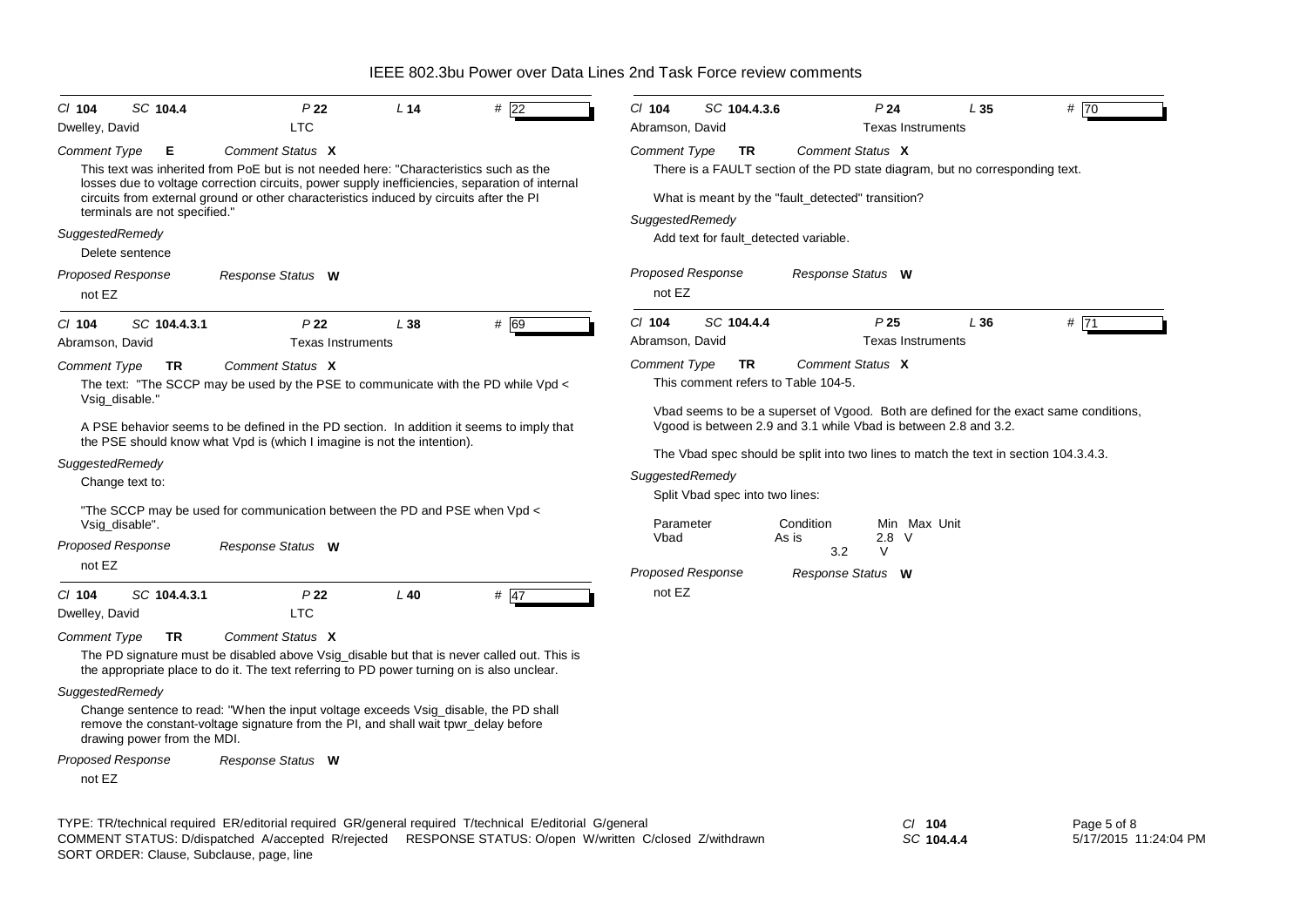| <b>Texas Instruments</b><br>Abramson, David<br><b>Comment Type</b><br><b>TR</b><br>Comment Status X<br>This sentence borders on defining implementation: "The detection signature is a constant<br>This comment would overide my comment 17 if adopted.<br>Having turn on and turn off voltages defined by the PD power and Rloop is impractical.<br>The PD cannot know the Rloop and cannot even know the power it is drawing without<br>dramatically increasing cost.<br>Change to: "The detection signature is a constant voltage per Table 104-4 when measured<br>Numbers should be used and the PD should be required to turn on by a certain when Vdd<br>is rising and off by a certain voltage when Vdd is falling. (just as was the case for PoE).<br>In addition, the equation used here produces turn on voltages higher than the PSE<br>minimum voltage requirements.<br>In order to do this, different specs will be needed for the different voltage classes.<br>SuggestedRemedy<br>See abramson 01 bu 0515.pdf submission |
|-----------------------------------------------------------------------------------------------------------------------------------------------------------------------------------------------------------------------------------------------------------------------------------------------------------------------------------------------------------------------------------------------------------------------------------------------------------------------------------------------------------------------------------------------------------------------------------------------------------------------------------------------------------------------------------------------------------------------------------------------------------------------------------------------------------------------------------------------------------------------------------------------------------------------------------------------------------------------------------------------------------------------------------------|
|                                                                                                                                                                                                                                                                                                                                                                                                                                                                                                                                                                                                                                                                                                                                                                                                                                                                                                                                                                                                                                         |
|                                                                                                                                                                                                                                                                                                                                                                                                                                                                                                                                                                                                                                                                                                                                                                                                                                                                                                                                                                                                                                         |
|                                                                                                                                                                                                                                                                                                                                                                                                                                                                                                                                                                                                                                                                                                                                                                                                                                                                                                                                                                                                                                         |
|                                                                                                                                                                                                                                                                                                                                                                                                                                                                                                                                                                                                                                                                                                                                                                                                                                                                                                                                                                                                                                         |
|                                                                                                                                                                                                                                                                                                                                                                                                                                                                                                                                                                                                                                                                                                                                                                                                                                                                                                                                                                                                                                         |
|                                                                                                                                                                                                                                                                                                                                                                                                                                                                                                                                                                                                                                                                                                                                                                                                                                                                                                                                                                                                                                         |
|                                                                                                                                                                                                                                                                                                                                                                                                                                                                                                                                                                                                                                                                                                                                                                                                                                                                                                                                                                                                                                         |
|                                                                                                                                                                                                                                                                                                                                                                                                                                                                                                                                                                                                                                                                                                                                                                                                                                                                                                                                                                                                                                         |
|                                                                                                                                                                                                                                                                                                                                                                                                                                                                                                                                                                                                                                                                                                                                                                                                                                                                                                                                                                                                                                         |
|                                                                                                                                                                                                                                                                                                                                                                                                                                                                                                                                                                                                                                                                                                                                                                                                                                                                                                                                                                                                                                         |
|                                                                                                                                                                                                                                                                                                                                                                                                                                                                                                                                                                                                                                                                                                                                                                                                                                                                                                                                                                                                                                         |
| The table format does not adequately reflect what the specification actaully is. The table<br><b>Proposed Response</b><br>Response Status W<br>not EZ<br>under the max column. However, the text in section 104.4.6.1 inidcates that the minimum<br>turn on voltage is the maximum of 4 and the equation listed under the max column. This is                                                                                                                                                                                                                                                                                                                                                                                                                                                                                                                                                                                                                                                                                           |
| $Cl$ 104<br>SC 104.4.7<br>P <sub>27</sub><br>L29<br>$#$ 73<br>Abramson, David<br><b>Texas Instruments</b>                                                                                                                                                                                                                                                                                                                                                                                                                                                                                                                                                                                                                                                                                                                                                                                                                                                                                                                               |
| Comment Status X<br><b>Comment Type</b><br>TR                                                                                                                                                                                                                                                                                                                                                                                                                                                                                                                                                                                                                                                                                                                                                                                                                                                                                                                                                                                           |
| Ihold_pd(min) is not defined anywhere. Tmps is only defined in the PSE section (table 104-<br>3).                                                                                                                                                                                                                                                                                                                                                                                                                                                                                                                                                                                                                                                                                                                                                                                                                                                                                                                                       |
| SuggestedRemedy                                                                                                                                                                                                                                                                                                                                                                                                                                                                                                                                                                                                                                                                                                                                                                                                                                                                                                                                                                                                                         |
| Either add Tmps pd and Ihold pd to Table 104-6 (preferred)                                                                                                                                                                                                                                                                                                                                                                                                                                                                                                                                                                                                                                                                                                                                                                                                                                                                                                                                                                              |
| or                                                                                                                                                                                                                                                                                                                                                                                                                                                                                                                                                                                                                                                                                                                                                                                                                                                                                                                                                                                                                                      |
| change text to Ihold(max) and refer to Table 104-3.                                                                                                                                                                                                                                                                                                                                                                                                                                                                                                                                                                                                                                                                                                                                                                                                                                                                                                                                                                                     |
| <b>Proposed Response</b><br>Response Status W                                                                                                                                                                                                                                                                                                                                                                                                                                                                                                                                                                                                                                                                                                                                                                                                                                                                                                                                                                                           |
| not EZ                                                                                                                                                                                                                                                                                                                                                                                                                                                                                                                                                                                                                                                                                                                                                                                                                                                                                                                                                                                                                                  |
| seems to indicate that the minimum turn on voltage is between 4 and the equation listed                                                                                                                                                                                                                                                                                                                                                                                                                                                                                                                                                                                                                                                                                                                                                                                                                                                                                                                                                 |

*SC* **104.4.7**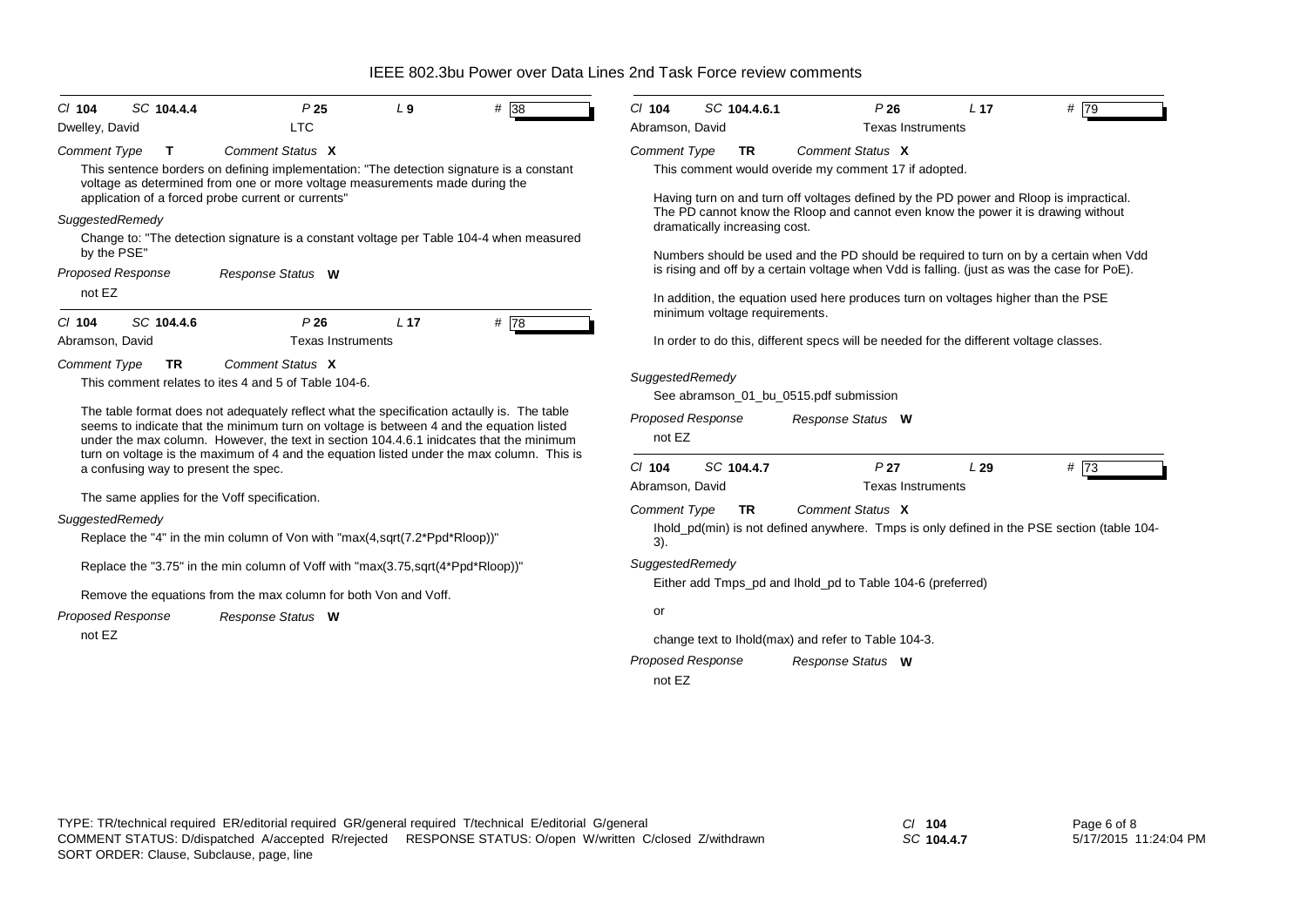| SC 104.4.7<br>$CI$ 104              | P <sub>27</sub>                                                                                                                                                            | L34             | # $\overline{74}$ | $Cl$ 104                   | SC 104.6.3.1                      | P30                                                                                                                                                                                                                                                                                               | L <sub>15</sub> | # 30   |
|-------------------------------------|----------------------------------------------------------------------------------------------------------------------------------------------------------------------------|-----------------|-------------------|----------------------------|-----------------------------------|---------------------------------------------------------------------------------------------------------------------------------------------------------------------------------------------------------------------------------------------------------------------------------------------------|-----------------|--------|
| Abramson, David                     | <b>Texas Instruments</b>                                                                                                                                                   |                 |                   | Dwelley, David             |                                   | <b>LTC</b>                                                                                                                                                                                                                                                                                        |                 |        |
| <b>Comment Type</b><br><b>TR</b>    | Comment Status X                                                                                                                                                           |                 |                   | <b>Comment Type</b>        | $\mathbf{T}$                      | Comment Status X                                                                                                                                                                                                                                                                                  |                 |        |
| the MPS.                            | PDs that "no longer require power" should not be required to remove their current draw of                                                                                  |                 |                   |                            |                                   | It's not clear to me that a "shall" is appropriate here: "the master's pull-up current shall<br>force the PSE PI port voltage high". The master *shall* provide the pull-up current (page 28<br>line 43), but the pull-up current *will* pull the line up - the master has no influence over this |                 |        |
| maintained.                         | This may rule out certain redundancy schemes that count on back up power being                                                                                             |                 |                   | SuggestedRemedy            |                                   | Change "shall" to "will" - also on line 44 and page 31, line 6.                                                                                                                                                                                                                                   |                 |        |
|                                     | Furthermore, the definition of "require power" is not obvious.                                                                                                             |                 |                   | <b>Proposed Response</b>   |                                   | Response Status W                                                                                                                                                                                                                                                                                 |                 |        |
| SuggestedRemedy                     |                                                                                                                                                                            |                 |                   | not EZ                     |                                   |                                                                                                                                                                                                                                                                                                   |                 |        |
| change shall to may.                |                                                                                                                                                                            |                 |                   |                            |                                   |                                                                                                                                                                                                                                                                                                   |                 |        |
| <b>Proposed Response</b><br>not EZ  | Response Status W                                                                                                                                                          |                 |                   | $CI$ 104<br>Dwelley, David | SC 104.6.3.3                      | P31<br><b>LTC</b>                                                                                                                                                                                                                                                                                 | L6              | $#$ 44 |
|                                     |                                                                                                                                                                            |                 |                   | <b>Comment Type</b>        | <b>TR</b>                         | Comment Status X                                                                                                                                                                                                                                                                                  |                 |        |
| SC 104.5.3.1<br>$CI$ 104            | P28                                                                                                                                                                        | L <sub>8</sub>  | # 100             |                            |                                   | Missing information: "shall release its Pl"                                                                                                                                                                                                                                                       |                 |        |
| Wienckowski. Natalie                | <b>General Motors</b>                                                                                                                                                      |                 |                   | SuggestedRemedy            |                                   |                                                                                                                                                                                                                                                                                                   |                 |        |
| <b>Comment Type</b><br>$\mathbf{T}$ | Comment Status X                                                                                                                                                           |                 |                   |                            |                                   | Change to: "shall hold the PI low for Tlow1 and then release its PI"                                                                                                                                                                                                                              |                 |        |
|                                     | Section 104.5.3 says that this sections defines the electrical characteristics for both<br>100BASE-T1 and 1000BASE-T1; however, there are no requirements for 1000BASE-T1. |                 |                   | <b>Proposed Response</b>   |                                   | Response Status W                                                                                                                                                                                                                                                                                 |                 |        |
| SuggestedRemedy                     |                                                                                                                                                                            |                 |                   | not EZ                     |                                   |                                                                                                                                                                                                                                                                                                   |                 |        |
| Add requirements for 1000BASE-T1.   |                                                                                                                                                                            |                 |                   | $CI$ 104                   | SC 104.6.3.4                      | P32                                                                                                                                                                                                                                                                                               | $L$ 10          | #75    |
|                                     |                                                                                                                                                                            |                 |                   | Abramson, David            |                                   | <b>Texas Instruments</b>                                                                                                                                                                                                                                                                          |                 |        |
| this spec.                          | If there requirements are the same as those in the 1000BASE-T1 spec, add a reference to                                                                                    |                 |                   | <b>Comment Type</b>        | <b>TR</b>                         | Comment Status X                                                                                                                                                                                                                                                                                  |                 |        |
| <b>Proposed Response</b>            | Response Status W                                                                                                                                                          |                 |                   |                            |                                   | This comment refers to items 3 and 4 in Table 104-7.                                                                                                                                                                                                                                              |                 |        |
| not EZ                              |                                                                                                                                                                            |                 |                   | PI?                        |                                   | How can we measure Sink Current or Standby Current if we only have access to the PD                                                                                                                                                                                                               |                 |        |
| CI 104<br>SC 104.6.3.1              | P30                                                                                                                                                                        | L <sub>11</sub> | $#$ 43            |                            |                                   |                                                                                                                                                                                                                                                                                                   |                 |        |
| Dwelley, David                      | <b>LTC</b>                                                                                                                                                                 |                 |                   |                            | pull down the PSE current source. | Furthermore, IL (Sink current) needs to be at least 10mA if it is going to be guarenteed to                                                                                                                                                                                                       |                 |        |
| TR.<br><b>Comment Type</b>          | Comment Status X                                                                                                                                                           |                 |                   |                            |                                   |                                                                                                                                                                                                                                                                                                   |                 |        |
| power."                             | The presence pulse isn't used to indicate power readiness: "and it is ready to accept                                                                                      |                 |                   |                            |                                   | In addition these specs are not mentioned anywhere in the text.                                                                                                                                                                                                                                   |                 |        |
| SuggestedRemedy                     |                                                                                                                                                                            |                 |                   | SuggestedRemedy            |                                   |                                                                                                                                                                                                                                                                                                   |                 |        |
|                                     | Change to: "and it is ready to communicate using SCCP."                                                                                                                    |                 |                   |                            |                                   | Remove these specs and move them to an informative annex about SCCP.                                                                                                                                                                                                                              |                 |        |
| <b>Proposed Response</b><br>not EZ  | Response Status W                                                                                                                                                          |                 |                   | Proposed Response          |                                   | Response Status W                                                                                                                                                                                                                                                                                 |                 |        |
|                                     |                                                                                                                                                                            |                 |                   | not EZ                     |                                   |                                                                                                                                                                                                                                                                                                   |                 |        |

TYPE: TR/technical required ER/editorial required GR/general required T/technical E/editorial G/general *Cl* **104** SORT ORDER: Clause, Subclause, page, line COMMENT STATUS: D/dispatched A/accepted R/rejected RESPONSE STATUS: O/open W/written C/closed Z/withdrawn

*SC* **104.6.3.4**

Page 7 of 8 5/17/2015 11:24:04 PM